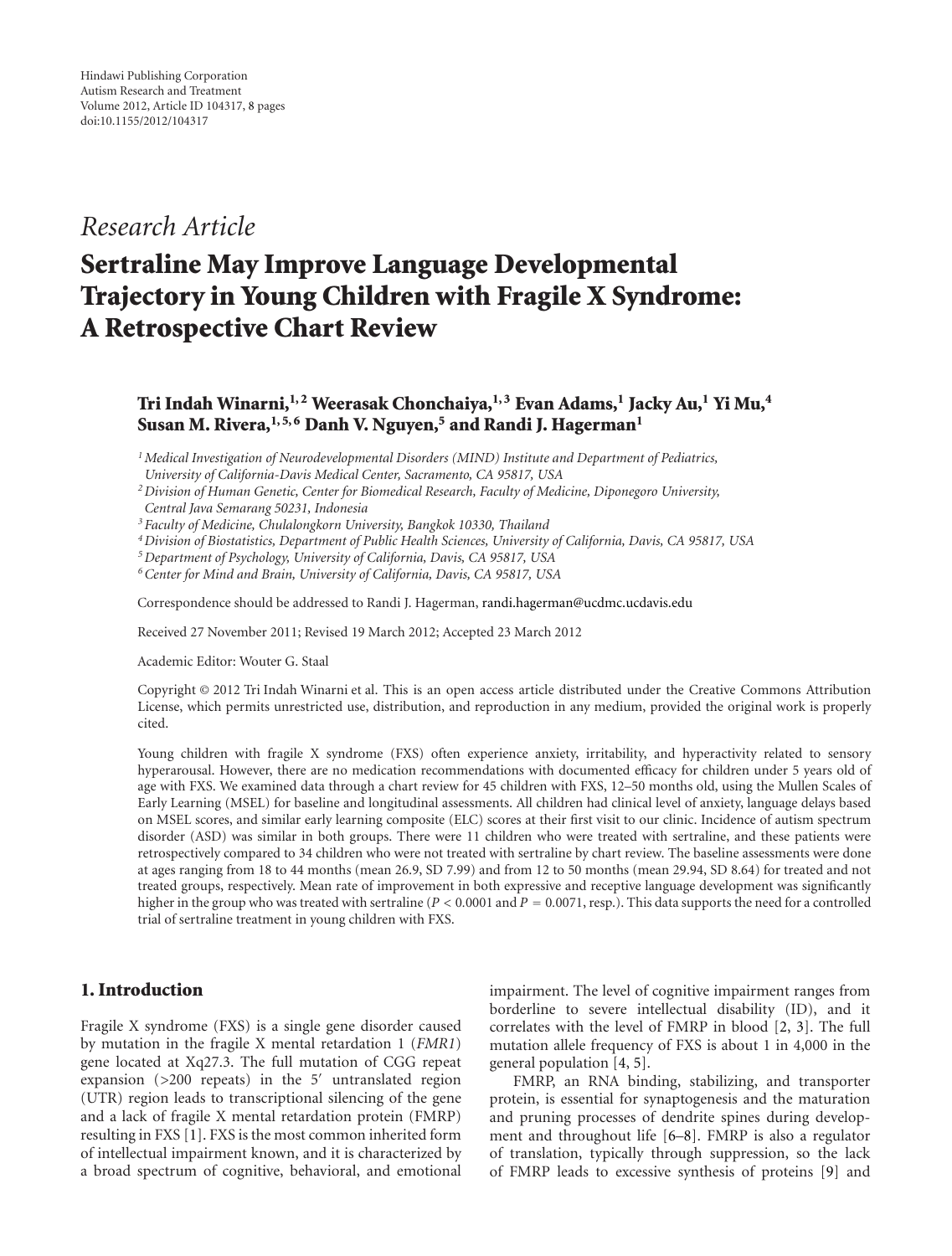synaptic dysfunction throughout the brain [10]. FMRP is functionally linked to perhaps hundreds of mRNAs [11], so that its absence disrupts the neurochemical foundation of learning, memories, and behavior [12].

Behavioral and emotional impairment in FXS includes shyness, social avoidance, anxiety, tactile defensiveness, mood instability, irritability, impulsiveness, hyperactivity, aggression, self-injurious behavior, autism spectrum disorders (ASD), and aggression [13–18]. Many of these behaviors interfere with social interaction thereby further impacting language and learning [19]. Language development has a significant impact on overall cognitive abilities in FXS [20] and is also a critical domain to predict comorbid autism in children with FXS [21–23]. Receptive language is relatively less affected than expressive language in young children with FXS [20]. Likewise, the degree of communication deficit has an impact on the level of anxiety for children with autistic disorders [24]. Approximately, 30% of individuals with FXS have autistic disorder and another 30% have pervasive developmental disorder not otherwise specified (PDD NOS) [25]. These categories will be jointly referred to ASD throughout this paper. Those with FXS and comorbid autism have been shown to have lower cognitive, adaptive, motor, and language abilities compared to those with FXS without autism [21, 26–29].

Selective serotonin reuptake inhibitors (SSRIs) have been widely used to treat anxiety, depression, and obsessive compulsive disorder (OCD). One such SSRI, sertraline, has been approved by the Food and Drug Administration (FDA) as a treatment for OCD in children (age 6–17 years old). Another SSRI, fluoxetine, has been approved by the FDA as an antidepressant treatment in children over 7 years old. Over the past two decades, SSRIs have been increasingly prescribed to children with ASD. In an open trial of fluoxetine, improvements were seen in social, communication, and cognitive domains in 129 children (2–8 years old) with autism [30]. In 1997, Steingard et al. published a case series of nine children with autism (6–12 years) treated with a low dose of sertraline (25–50 mg daily). Eighty-nine percent showed significant improvement in anxiety, irritability, and transition-induced behavioral deterioration [31]. By contrast, a controlled trial showed that another SSRI, citalopram, was not effective in children with autism aged 5–17 years old [32]. Although sertraline has been shown to have some beneficial effects in children with ASD with relatively few adverse effects [33], it is not currently FDA approved to treat ASD in children.

Serotonin is known to enhance synaptic modulation and refinement [34]. During the period of peak synaptogenesis in early brain development (the first 5 years of life), there is evidence in children with ASD that brain synthesis of serotonin is reduced [35–37]. Serotonin can upregulate neurogenesis in the animal and human hippocampus [38–41]. A recent report of the use of fluoxetine, in the mouse model of Down syndrome demonstrated enhanced neurogenesis and restoration of the expression of 5-hydroxytriptamine 1A (5- HT1A) receptor when used after birth. In this study, the levels of brain-derived neurotropic factor (BDNF) were increased with enhancement in cognition [42]. This is the first paper of an SSRI-enhancing neurogenesis in early development

completed with recovery of memory performance in an animal model of a neurodevelopmental disorder. Increased BDNF levels in the CNS can also have beneficial effects in FXS, including reversal of the dendritic spine abnormalities in FXS [43, 44]. The finding of an alteration of serotonin synthesis in children with ASD and the important role of serotonin in postnatal brain development and neurogenesis suggest the need for exploring the use of an SSRI in early childhood to reverse these deficits in those with ID or ASD [37].

In our clinical practice, we currently often use sertraline, an SSRI, to treat anxiety in young children with FXS and we hypothesize that this treatment may also help language development in these children. Therefore, we report here a chart review carried out retrospectively, comparing young children with FXS treated with sertraline compared to those not treated with sertraline who were age matched with a similar baseline developmental level. We compared the developmental language testing that was carried out in the past in both groups.

#### **2. Method**

*2.1. Subjects/Participants.* We conducted an observational retrospective analysis of the longitudinal changes in the Mullen Scales of Early Learning (MSEL) scores over time in 45 young children with FXS aged 12–50 months (42 male, 3 female), seen between the years of 2004 and 2011. Participants were children diagnosed with FXS and seen both clinically and for research through a variety of studies including those diagnosed at the time of birth, those diagnosed through prenatal studies in a known carrier, and young children with developmental delay who were diagnosed with FXS. All families signed an informed consent for research studies that included genetic assessment of *FMR1* and for developmental testing in the past, although all were also followed clinically through the Fragile X treatment and Research Center at the MIND Institute at the University of California at Davis Medical Center. All children were confirmed to have the full mutation with or without mosaicism by molecular testing. Language delay and comorbid ASD were documented by the Autism Diagnostic Observation Schedule (ADOS) [45], the Autism Diagnostic Interview, Revised (ADI-R) [46], and the Diagnostic and Statistical Manual of mental disorders, fourth edition (DSM-IV) [47, 48]. In our chart review, we found 11 children who were assessed at baseline and then with followup assessments after sertraline treatment that was prescribed clinically to treat anxiety and social deficits, and another 34 children who were not taking sertraline and were similarly assessed over time. In our chart review, sertraline was administered as early as 18 months in this retrospective study.

The control group represented children with FXS who were not treated with sertraline (OFF sertraline), who were matched on age, language delay, MSEL early learning composit (ELC), and ASD at baseline. There were a variety of reasons that the control group did not receive sertraline clinically: (1) they were seen at the MIND Institute before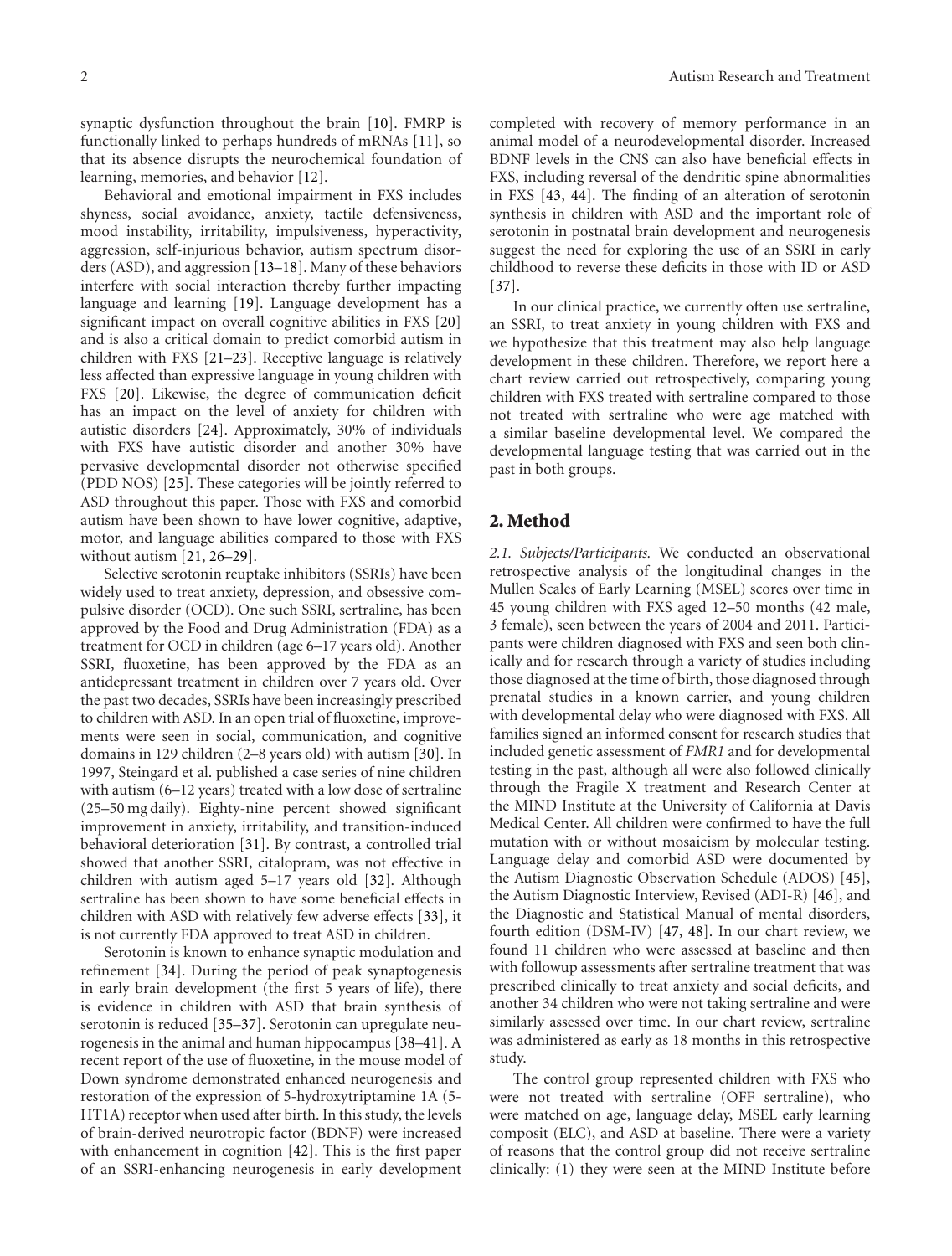|           |  |  | TABLE 1: Participant age, total length of observation (followup) times in months, and time to first followup by study group (ON/OFF ser- |
|-----------|--|--|------------------------------------------------------------------------------------------------------------------------------------------|
| traline). |  |  |                                                                                                                                          |

| Variable (month)                                         | Group          | Number | Mean  | <b>SD</b> | Min  | Median | Max |
|----------------------------------------------------------|----------------|--------|-------|-----------|------|--------|-----|
| Age in months at baseline among all subjects             | ON sertraline  |        | 26.91 | 7.99      | 18.0 | 23     | 44  |
|                                                          | OFF sertraline | 34     | 29.94 | 8.64      | 12.0 | 29.5   | 50  |
| Age at baseline among subjects with at least 1 follow-up | ON sertraline  |        | 26.91 | 7.99      | 18.0 | 23     | 44  |
|                                                          | OFF sertraline | 17     | 25.41 | 7.23      | 12.0 | 25     | 37  |
| Time to first followup visit                             | ON sertraline  |        | 11.73 | 6.97      | 4.1  | 9      | 24  |
|                                                          | OFF sertraline |        | 19.41 | 9.15      | 2.0  | 22     | 34  |
| Total length of followup time                            | ON sertraline  |        | 18.55 | 8.61      | 4.1  | 17     | 34  |
|                                                          | OFF sertraline | 17     | 24.65 | 6.24      | 14.0 | 24     | 37  |

sertraline was recommended clinically at such a young age or (2) parental refusal, did not want to treat their children with medication at a young age or (3) adverse side effects and subsequent discontinuation within 1 month of treatment onset  $(n = 2)$ . The treatment dose of sertraline ranged from 2.5 mg to 12.5 mg/day for at least a threemonth period. Dosage typically began at 2.5 mg/day and was increased as tolerated (mean 5.85 mg/day, SD 2.51). Higher doses typically lead to hyperarousal, more tantrums, irritability, and/or aggression. Individuals in both groups received similar early interventions, that is, 1 or 2 times/week until preschool at which time daily special education was received including speech therapy and occupational therapy through their community during the followup time. Table 1 summarizes age at baseline, time to first followup visit, and total length of followup by group.

*2.2. Instruments.* The MSEL has been used to measure children's developmental status from birth to 69 months of age [49]. The MSEL includes the gross motor (GM), fine motor (FM), visual reception (VR), receptive language (RL), and expressive language (EL) domains to achieve a complete and differentiated view of development in young children. Age equivalent scores were generated from each domain, and an Early Learning Composite (ELC) standard score was computed based on raw scores of the five domains.

ASD was diagnosed by standardized measures including the ADOS [45], the ADI-R [46], and the DSM-IV [47], followed by a multidisciplinary team consensus of ASD diagnosis, and this was documented in our charts [25].

*2.3. Data Analysis.* To assess the differential rate of change (improvement) in the MSEL, linear mixed effects models were used with group (ON or OFF sertraline as defined earlier), age/time of measurement (in months), and group by time interaction with primary outcomes as expressive and receptive language score. Here, we report results for raw scores (as results based on the corresponding age equivalent expressive and receptive scores were similar). We employed a significance level of 0.05, and analyses were performed using SAS version 9.2. Predicted expressive and receptive language scores based on the fitted mixed model are provided at 20

months (about baseline) and at 40 months (corresponding to ∼20 months after baseline).

## **3. Results**

We examined MSEL expressive and receptive language over time in 45 children whose age at baseline assessment ranged from 12 to 50 months of age and who had language delays and similar MSEL Early Learning Composite Scores (Table 2). This includes 11 children who received sertraline after a baseline assessment and 34 children who were not on sertraline throughout the duration of the observation (followup) period.

The incidence of ASD was similar in both groups (72.7%, or 8/11, and 79% or 27/34, resp.). The time from baseline to first followup for the ON sertraline group (mean 11.7 months, SD 7.0 months) was significantly shorter than that of OFF sertraline group (mean 19.4 months, SD 9.2 months,  $P = 0.0255$ . The total length of followup time for the ON sertraline group (mean 18.6, SD 8.61) was significantly shorter than that of OFF sertraline group (mean 24.7 months, SD 6.2 months, *<sup>P</sup>* <sup>=</sup> <sup>0</sup>*.*039). For the 11 children in the ON sertraline group, five had one followup visit, three had three followup visits, and the remaining three each had four, five, and six followup visits. Among the 34 children who were not on sertraline, 12 had one followup visit, three had 3 followup visits, and two had 4 followup visits; 17 had only baseline measurements.

As expected, language improvement was observed for all children over time (Figure 1). However, the rate of language improvement was significantly higher for children who were on sertraline after baseline compared to children who were not on sertraline through the observation period with respect to both expressive language (*P <* 0*.*0001) and receptive language  $(P = 0.0071)$ . See Table 3 for details. For expressive language, the model-based mean MSEL score at age 20 months (about baseline) was similar for the ON sertraline group (mean 9.72, SE 1.89) and OFF sertraline group (mean 9.09, SE 1.20), but average scores at age 40 months between the groups were significantly different: mean 22.36 (SE 1.49) compared to mean 13.59 (SE 0.91), respectively. This similar pattern of improvement was also observed for receptive language (see Table 3 and Figure 1 for details).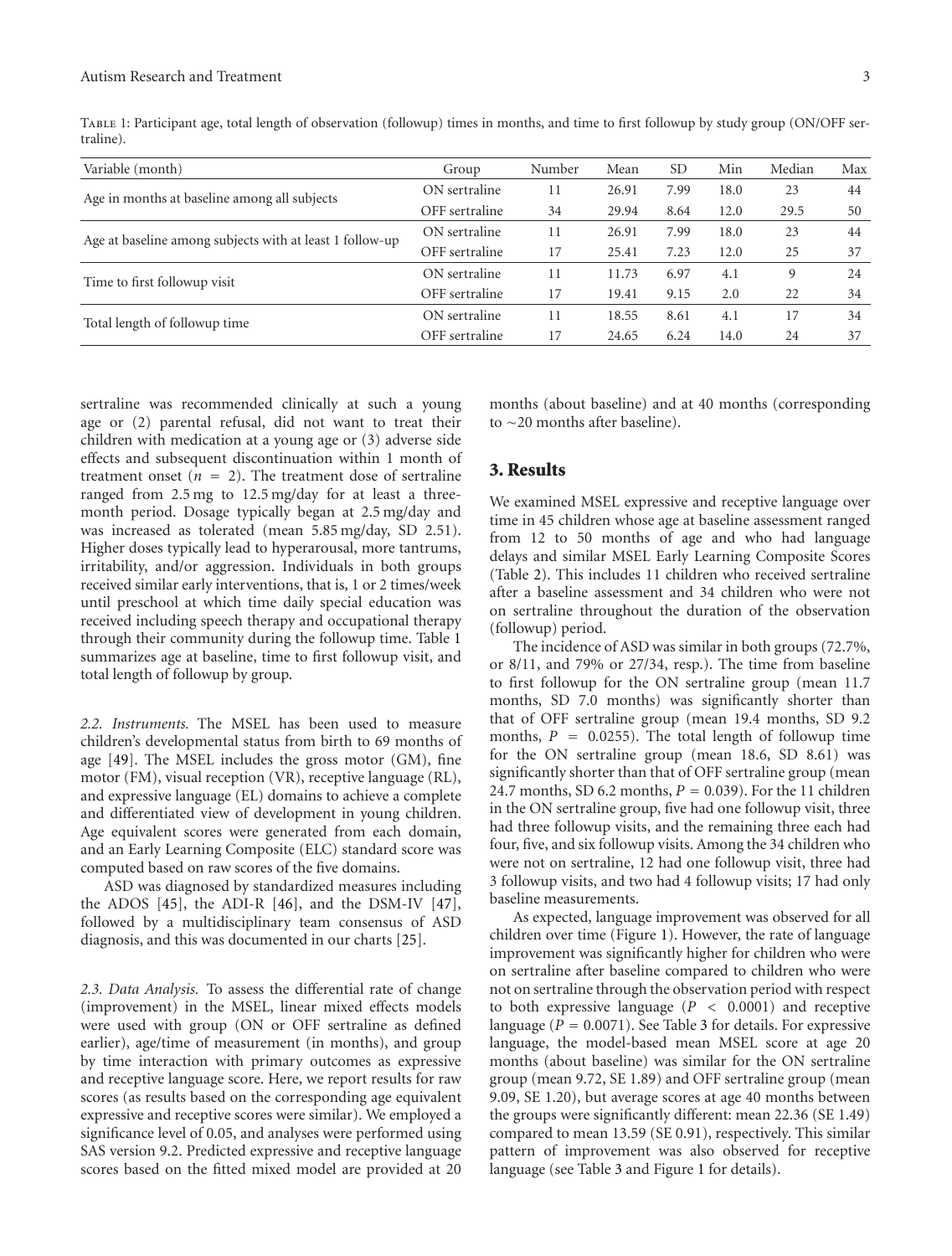| Group          |            | Receptive raw | Expressive<br>raw | Receptive T<br>score | Expressive T<br>score | Receptive age<br>equivalent (mo.) equivalent (mo.) | Expressive age | <b>ELC</b> |
|----------------|------------|---------------|-------------------|----------------------|-----------------------|----------------------------------------------------|----------------|------------|
| ON sertraline  | Mean       | 14.4          | 11.9              | 20.2                 | 20.1                  | 10.9                                               | 10.2           | 50.0       |
|                | <b>STD</b> | 5.5           | 4.5               | 4.9                  | 5.6                   | 5.1                                                | 4.6            | 14.2       |
| OFF sertraline | Mean       | 13.9          | 11.5              | 20.7                 | 20.6                  | 12.1                                               | 10.8           | 50.4       |
|                | <b>STD</b> | 4.6           | 5.0               | 4.1                  | 4.4                   | 4.8                                                | 5.6            | 10.4       |

Table 2: Participants baseline MSEL receptive, expressive languages, and early learning composite score.

MSEL: Mullen Scale of Early Learning; STD: standard deviation; ELC: early learning composite.



FIGURE 1: Expressive (a) and receptive language (b) trajectories over time for children on sertraline after baseline and children not on sertraline throughout the duration of the observation period.

## **4. Discussion**

Assessment of the developmental trajectory in young children is very challenging, but it is necessary for a better understanding of developmental changes over time and can provide important information regarding effects of early treatment with sertraline in combination with early developmental interventions. From our retrospective chart review, we report here a better rate of improvement in language development over time for children with FXS who were treated with sertraline compared to children of similar ages and who did not receive sertraline treatment. Although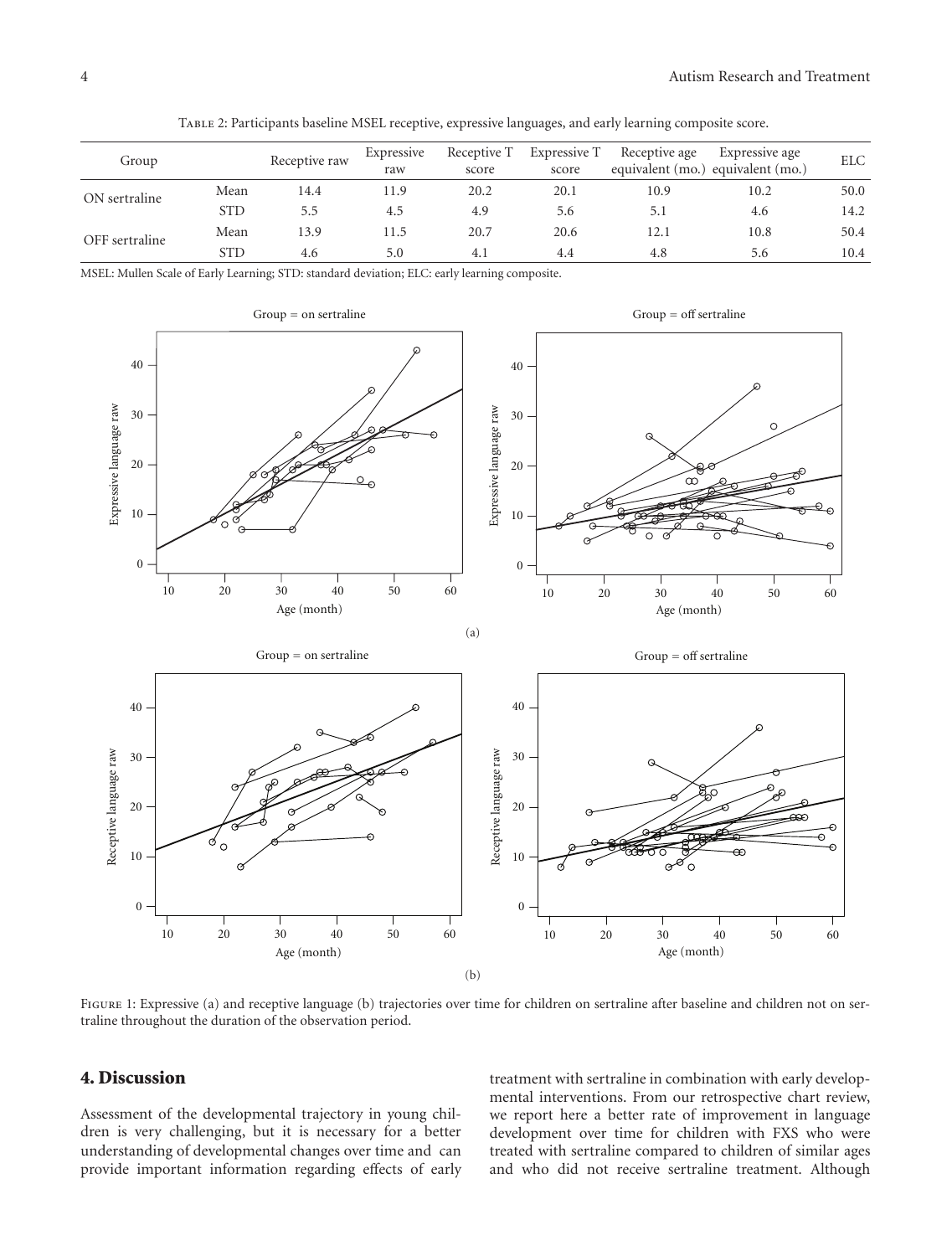|                        |                       |             |                 |           | Average score at age 20 months |           |                |           | Average score, age at 40 months |           |                |           |
|------------------------|-----------------------|-------------|-----------------|-----------|--------------------------------|-----------|----------------|-----------|---------------------------------|-----------|----------------|-----------|
|                        |                       |             |                 |           | ON sertraline                  |           | OFF sertraline |           | ON sertraline                   |           | OFF sertraline |           |
| Outcome                | Variable              | Coefficient | SE <sup>1</sup> | $P$ value | Estimate <sup>2</sup>          | <b>SE</b> | Estimate       | <b>SE</b> | Estimate                        | <b>SE</b> | Estimate       | <b>SE</b> |
|                        | Intercept             | 4.594       | 1.9994          | 0.0265    | 9.72                           | 1.89      | 9.09           | 1.20      | 22.36                           | 1.49      | 13.59          | 0.91      |
| Expressive<br>language | Group<br>(sertraline) | $-7.5049$   | 3.7628          | 0.0525    |                                |           |                |           |                                 |           |                |           |
|                        | Age                   | 0.2249      | 0.04961         | < .0001   |                                |           |                |           |                                 |           |                |           |
|                        | Age $\times$ group    | 0.4067      | 0.0948          | < .0001   |                                |           |                |           |                                 |           |                |           |
|                        | Intercept             | 6.4653      | 1.837           | 0.001     | 15.32                          | 1.81      | 11.47          | 1.13      | 25.14                           | 1.45      | 16.48          | 0.89      |
| Receptive<br>language  | Group<br>(sertraline) | $-0.9751$   | 3.4644          | 0.7797    |                                |           |                |           |                                 |           |                |           |
|                        | Age                   | 0.2504      | 0.04488         | < .0001   |                                |           |                |           |                                 |           |                |           |
|                        | Age $\times$ group    | 0.2408      | 0.08528         | 0.0071    |                                |           |                |           |                                 |           |                |           |

Table 3: Change in expressive and receptive language (raw) MSEL scores.

1 SE : etandard error.

2Model-based estimate of mean expressive/receptive language score.

this is an observational retrospective study which is not a treatment trial, the results suggest the need for a controlled trial of sertraline in young children with FXS. These data reflect our clinical experience with sertraline in treating young children with FXS, and we have seen improvements in anxiety, irritability, and socialization in addition to the language improvements noted in the MSEL assessments.

Typically, the developmental trajectory in children with FXS is approximately 50% of the normal rate and expressive language is even lower [50]. A recent study reports that developmental delays in receptive and expressive language domains were evident by 9 month of age in children with FXS [51]. Language is an important domain because it most strongly correlates with intellectual ability. It is also the one of the main modalities through which a child relates to his environment, and it is an important conduit for social and emotional enrichment and stimulation from environment [20, 22]. Anxiety can interfere with social interaction, and it can also impair language development particularly in those with FXS [17, 24]. Early use of sertraline has been recently used clinically to improve both anxiety and social interaction in young children with FXS because of the emerging data regarding the use of an SSRI in young children with autism [30, 31, 36]. Because the clinical use of sertraline was not part of a study, we did not have followup measures of anxiety but instead we have only our routine MSEL testing that is carried out on all young children with FXS that we see clinically or for research.

In our clinical experience, fluoxetine can often be too activating; however, sertraline in low dose (2.5 to 5 mg daily) is less activating and usually well tolerated in young children with FXS. Sertraline has minimal adverse effects compared to other SSRIs, and it also has minimal interference with the metabolism of other medications [52, 53].

Of concern is the recent report regarding the use of citalopram (another SSRI) in autism [32]. This treatment did not demonstrate efficacy, but the age of the children treated was 5 to 17 years old [32]. Perhaps the effect that we see here

in FXS is only apparent in young children under 5 years of age because this is a period of significant synaptogenesis.

Sensory integration (SI) problems, characterized by inappropriate reactions to stimuli, have been reported in infants at 9–12 month of age with FXS [54]. At older ages, SI problems manifest as a variety of symptoms including tactile defensiveness, anxiety, hyperactivity, repetitive speech, hand flapping, rocking, and impulsivity [18, 29, 55–57]. We noted that treatment with sertraline often improved the anxiety and irritability of young children with FXS [31] and perhaps this improvement indirectly affected the language development of children with FXS. Alternatively, it is possible that sertraline may have a direct effect on the language areas of the brain through enhanced connectivity or neurogenesis.

It is essential for any pharmacological intervention to also be combined with early intervention from an educational standpoint. The effects of environmental stimulation in improving synaptic connections have been well demonstrated in FXS. Meredith and colleagues described that spiketiming-dependent long-term potentiation (STD LTP) in the prefrontal cortex, which is involved in higher cognitive function**,** was restored to wild-type (WT) level by an environmental enrichment in the *Fmr1* KO mouse [58]. In another study of the *FMR1*-KO mouse, an enriched environment rescued the abnormalities of the dendritic spines [59]. Enriched environments have antidepressant-like activity in animals and stimulate neurogenesis in the hippocampus [60]. All of the children who took part in this study received early intervention including speech and language therapy, occupational therapy (OT), and/or physical therapy (PT). However, the study here suggests that the use of sertraline can have a further beneficial effect at least with the trajectory of language development compared to those not treated with sertraline.

The use of targeted treatments that will reverse the neurobiological consequences of the FMRP deficit such as metabotropic glutamate receptor 5 (mGluR5) antagonists and gamma-aminobutyric acid (GABA) agonists will likely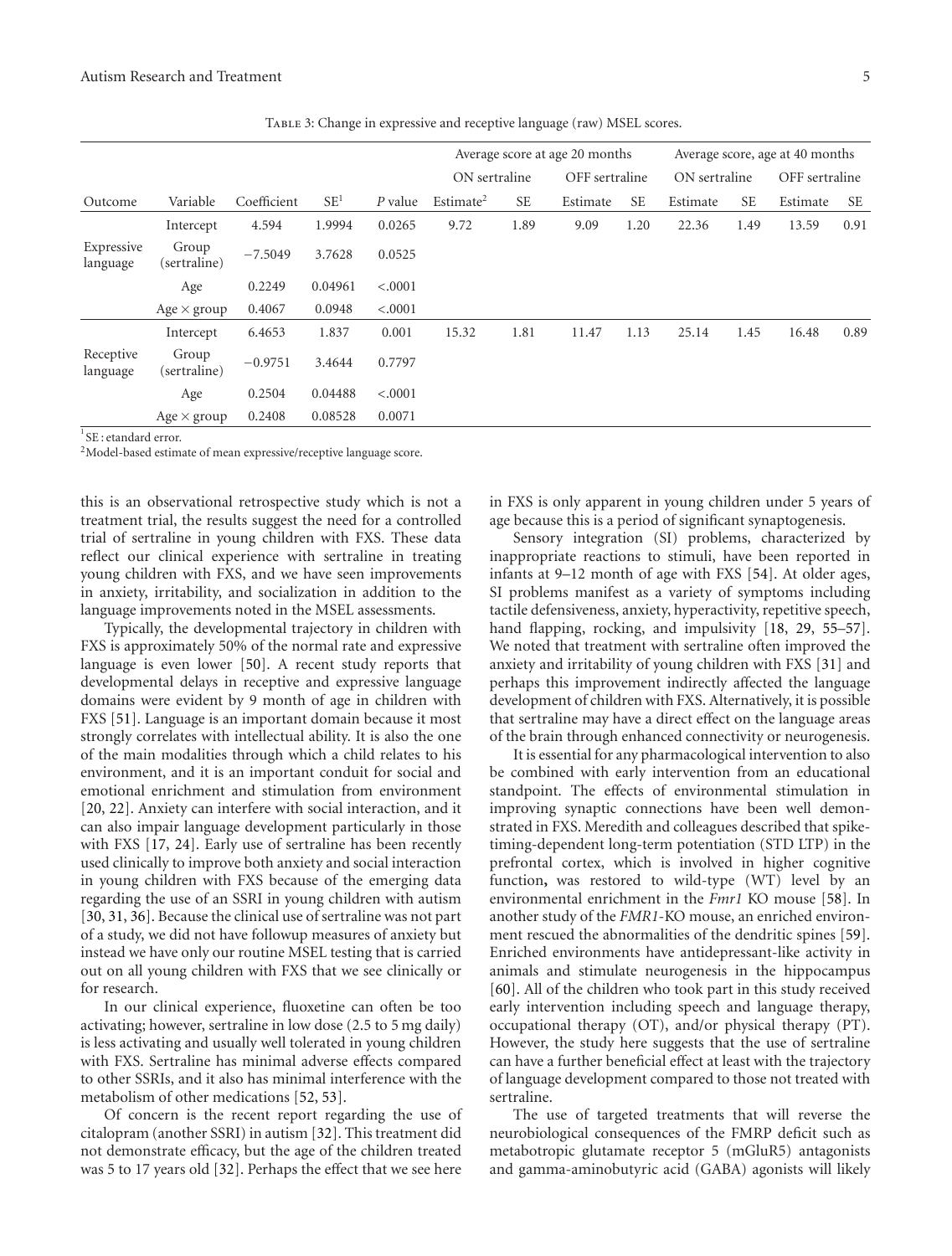be helpful for young children in the future, but these medications are not currently available to prescribe to young children [48, 61]. Sertraline is currently available, and further studies including a controlled trial are warranted in young children with FXS.

#### **5. Study Limitations**

This is an analysis of retrospective data obtained in a chart review of medical records, and there are significant limitations in such a study. There can be clinical bias in who receives the sertraline and who does not in addition to other potential baseline confounders associated with receipt of treatment and with language development that were not available in the medical records. This analysis was based on observation data where the administration of sertraline was not as uniform, compared to a clinical trial study. Thus, there was variation in the start of sertraline after baseline for the 11 subjects on sertraline. Therefore, the results reported here should be interpreted with some caution and studies, including randomized controlled trials with a large number of patients so that individual differences in developmental trajectories will be also controlled for are needed to determine the efficacy of sertraline in young children with FXS.

#### **Acknowledgments**

The authors thank the family who participated to this study. The first author is addressee of an Excellent Scholarship Program of The Bureau of Planning and International Cooperation, Ministry of National Education, Government of Indonesia. This work was supported by National Institute of Health Grants HD036071 and HD02274; Neurotherapeutic Research Institute (NTRI) Grants DE019583 and DA024854; National Institute on Aging Grants AG032119 and AG032115, MH078041; National Center for Research Resources UL1 RR024146; support from the Health and Human Services Administration of Developmental Disabilities Grant 90DD05969; HRSA Grant no. R40MC22641. They also thank Antoniya Boyd and Kylee Cook from the UC Davis MIND. Institute for their help with data processing.

#### **References**

- [1] A. J. M. H. Verkerk, M. Pieretti, J. S. Sutcliffe et al., "Identification of a gene (FMR-1) containing a CGG repeat coincident with a breakpoint cluster region exhibiting length variation in fragile X syndrome," *Cell*, vol. 65, no. 5, pp. 905–914, 1991.
- [2] W. E. Kaufmann, M. T. Abrams, W. Chen, and A. L. Reiss, "Genotype, molecular phenotype, and cognitive phenotype: correlations in fragile X syndrome," *American Journal of Medical Genetics*, vol. 83, no. 4, pp. 286–295, 1999.
- [3] D. Z. Loesch, R. M. Huggins, and R. J. Hagerman, "Phenotypic Variation and FMRP Levels in Fragile X," *Mental Retardation and Developmental Disabilities Research Reviews*, vol. 10, no. 1, pp. 31–41, 2004.
- [4] P. J. Hagerman, "The fragile X prevalence paradox," *Journal of Medical Genetics*, vol. 45, no. 8, pp. 498–499, 2008.
- [5] F. J. Song, P. Barton, V. Sleightholme, G. L. Yao, and A. Fry-Smith, "Screening for fragile X syndrome: a literature review and modelling study," *Health technology Assessment*, vol. 7, no. 16, pp. 1–106, 2003.
- [6] S. A. Irwin, R. Galvez, and W. T. Greenough, "Dendritic spine structural anomalies in fragile-X mental retardation syndrome," *Cerebral Cortex*, vol. 10, no. 10, pp. 1038–1044, 2000.
- [7] G. J. Bassell and S. T. Warren, "Fragile X Syndrome: loss of local mRNA regulation alters synaptic development and function," *Neuron*, vol. 60, no. 2, pp. 201–214, 2008.
- [8] S. De Rubeis and C. Bagni, "Fragile X mental retardation protein control of neuronal mRNA metabolism: insights into mRNA stability," *Molecular and Cellular Neuroscience*, vol. 43, no. 1, pp. 43–50, 2010.
- [9] M. Qin, J. Kang, T. V. Burlin, C. Jiang, and C. B. Smith, "Postadolescent changes in regional cerebral protein synthesis: an in vivo study in the Fmr1 null mouse," *Journal of Neuroscience*, vol. 25, no. 20, pp. 5087–5095, 2005.
- [10] F. Zalfa, M. Giorgi, B. Primerano et al., "The Fragile X syndrome protein FMRP associates with BC1 RNA and regulates the translation of specific mRNAs at synapses," *Cell*, vol. 112, no. 3, pp. 317–327, 2003.
- [11] J. C. Darnell, S. J. Van Driesche, C. Zhang et al., "FMRP stalls ribosomal translocation on mRNAs linked to synaptic function and autism," *Cell*, vol. 146, no. 2, pp. 247–261, 2011.
- [12] R. A. McKinney, "Physiological roles of spine motility: development, plasticity and disorders," *Biochemical Society Transactions*, vol. 33, no. 6, pp. 1299–1302, 2005.
- [13] R. J. Hagerman, K. Amiri, and A. Cronister, "Fragile X checklist," *American Journal of Medical Genetics*, vol. 38, no. 2-3, pp. 283–287, 1991.
- [14] F. J. Symons, R. D. Clark, D. D. Hatton, M. Skinner, and D. B. Bailey, "Self-injurious behavior in young boys with fragile X syndrome," *American Journal of Medical Genetics*, vol. 118, no. 2, pp. 115–121, 2003.
- [15] W. E. Kaufmann, R. Cortell, A. S. M. Kau et al., "Autism spectrum disorder in fragile X syndrome: communication, social interaction, and specific behaviors," *American Journal of Medical Genetics*, vol. 129, no. 3, pp. 225–234, 2004.
- [16] D. B. Budimirovic, I. Bukelis, C. Cox, R. M. Gray, E. Tierney, and W. E. Kaufmann, "Autism spectrum disorder in fragile X syndrome: differential contribution of adaptive socialization and social withdrawal," *American Journal of Medical Genetics A*, vol. 140, no. 17, pp. 1814–1826, 2006.
- [17] L. Cordeiro, E. Ballinger, R. Hagerman, and D. Hessl, "Clinical assessment of DSM-IV anxiety disorders in fragile X syndrome: prevalence and characterization," *Journal of Neurodevelopmental Disorders*, vol. 3, no. 1, pp. 57–67, 2011.
- [18] S. S. Hall, A. A. Lightbody, and A. L. Reiss, "Compulsive, selfinjurious, and autistic behavior in children and adolescents with fragile X syndrome," *American Journal on Mental Retardation*, vol. 113, no. 1, pp. 44–72, 2008.
- [19] L. Abbeduto, N. Brady, and S. T. Kover, "Language development and fragile X syndrome: profiles, syndrome- specificity, and within-syndrome differences," *Mental Retardation and Developmental Disabilities Research Reviews*, vol. 13, no. 1, pp. 36–46, 2007.
- [20] J. E. Roberts, P. Mirrett, and M. Burchinal, "Receptive and expressive communication development of young males with fragile X syndrome," *American Journal Of Mental Retardation*, vol. 106, no. 3, pp. 216–230, 2001.
- [21] A. Philofsky, S. L. Hepburn, A. Hayes, R. Hagerman, and S. J. Rogers, "Linguistic and cognitive functioning and autism symptoms in young children with fragile X syndrome,"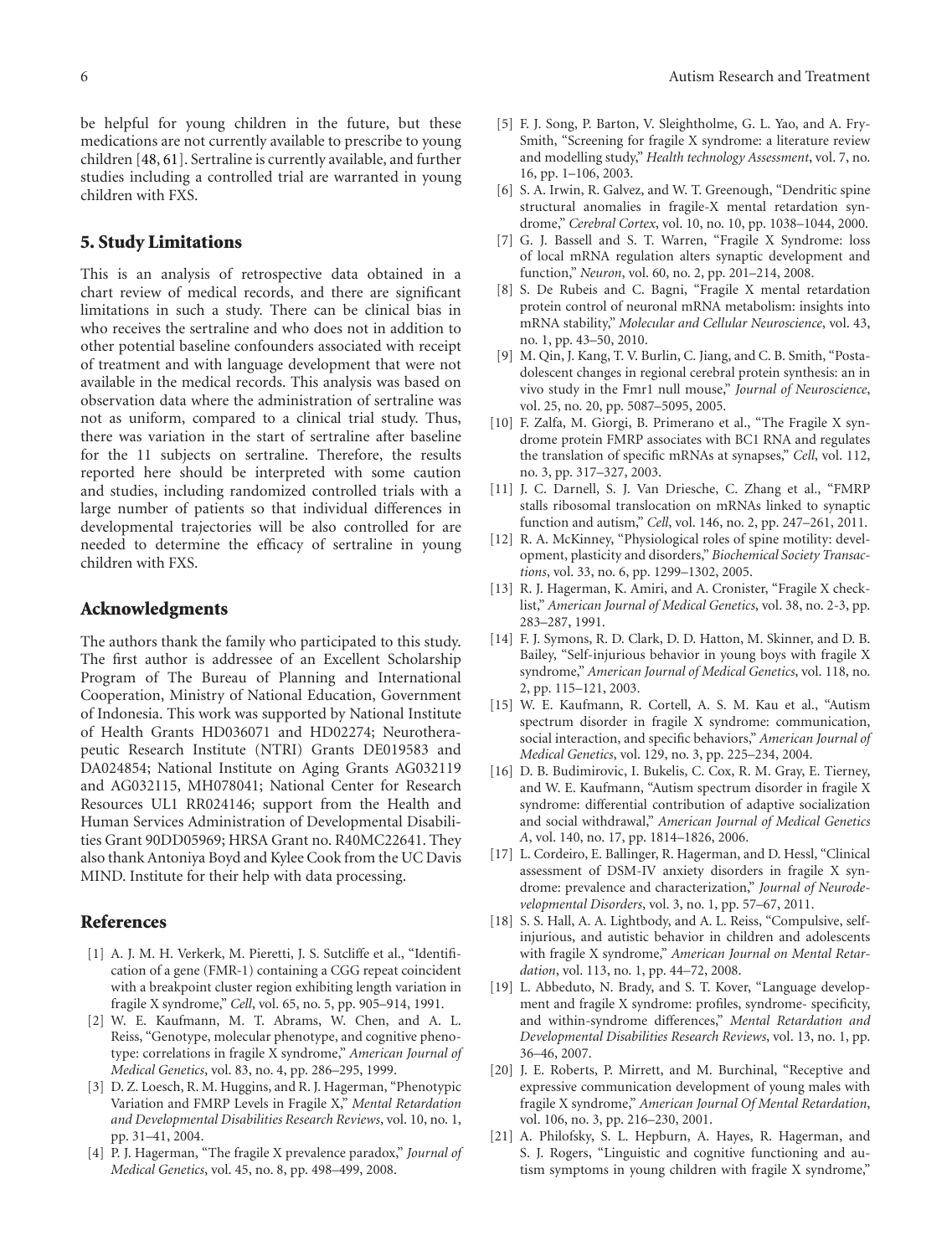*American Journal of Mental Retardation*, vol. 109, no. 3, pp. 208–218, 2004.

- [22] P. Lewis, L. Abbeduto, M. Murphy et al., "Cognitive, language and social-cognitive skills of individuals with fragile X syndrome with and without autism," *Journal of Intellectual Disability Research*, vol. 50, no. 7, pp. 532–545, 2006.
- [23] A. McDuffie, L. Abbeduto, P. Lewis et al., "Autism spectrum disorder in children and adolescents with fragile X syndrome: within-syndrome differences and age-related changes," *American Journal on Intellectual and Developmental Disabilities*, vol. 115, no. 4, pp. 307–326, 2010.
- [24] T. E. Davis, B. N. Moree, T. Dempsey et al., "The relationship between autism spectrum disorders and anxiety: the moderating effect of communication," *Research in Autism Spectrum Disorders*, vol. 5, no. 1, pp. 324–329, 2011.
- [25] S. W. Harris, D. Hessl, B. Goodlin-Jones et al., "Autism profiles of males with fragile X syndrome," *American Journal on Mental Retardation*, vol. 113, no. 6, pp. 427–438, 2008.
- [26] S. T. Kover and L. Abbeduto, "Expressive language in male adolescents with fragile X syndrome with and without comorbid autism," *Journal of Intellectual Disability Research*, vol. 54, no. 3, pp. 246–265, 2010.
- [27] D. B. Bailey, D. D. Hatton, G. Mesibov, N. Ament, and M. Skinner, "Early development, temperament, and functional impairment in autism and fragile X syndrome," *Journal of Autism and Developmental Disorders*, vol. 30, no. 1, pp. 49–59, 2000.
- [28] C. Zingerevich, L. Greiss-Hess, K. Lemons-Chitwood et al., "Motor abilities of children diagnosed with fragile X syndrome with and without autism," *Journal of Intellectual Disability Research*, vol. 53, no. 1, pp. 11–18, 2009.
- [29] D. D. Hatton, J. Sideris, M. Skinner et al., "Autistic behavior in children with fragile X syndrome: prevalence, stability, and the impact of FMRP," *American Journal of Medical Genetics A*, vol. 140, no. 17, pp. 1804–1813, 2006.
- [30] G. R. DeLong, C. R. Ritch, and S. Burch, "Fluoxetine response in children with autistic spectrum disorders: correlation with familial major affective disorder and intellectual achievement," *Developmental Medicine and Child Neurology*, vol. 44, no. 10, pp. 652–659, 2002.
- [31] R. J. Steingard, B. Zimnitzky, D. R. DeMaso, M. L. Bauman, and J. P. Bucci, "Sertraline treatment of transition-associated anxiety and agitation in children with autistic disorder," *Journal of Child and Adolescent Psychopharmacology*, vol. 7, no. 1, pp. 9–15, 1997.
- [32] B. H. King, E. Hollander, L. Sikich et al., "Lack of efficacy of citalopram in children with autism spectrum disorders and high levels of repetitive behavior: citalopram ineffective in children with autism," *Archives of General Psychiatry*, vol. 66, no. 6, pp. 583–590, 2009.
- [33] S. Alwan, J. Reefhuis, S. A. Rasmussen, R. S. Olney, and J. M. Friedman, "Use of selective serotonin-reuptake inhibitors in pregnancy and the risk of birth defects," *New England Journal of Medicine*, vol. 356, no. 26, pp. 2684–2692, 2007.
- [34] J. H. Krystal, D. F. Tolin, G. Sanacora et al., "Neuroplasticity as a target for the pharmacotherapy of anxiety disorders, mood disorders, and schizophrenia," *Drug Discovery Today*, vol. 14, no. 13-14, pp. 690–697, 2009.
- [35] T. C. Bethea and L. Sikich, "Early pharmacological treatment of autism: a rationale for developmental treatment," *Biological Psychiatry*, vol. 61, no. 4, pp. 521–537, 2007.
- [36] D. C. Chugani, "Role of altered brain serotonin mechanisms in autism," *Molecular Psychiatry*, vol. 7, no. 2, pp. S16–S17, 2002.
- 
- [37] S. R. Chandana, M. E. Behen, C. Juhász et al., "Significance of abnormalities in developmental trajectory and asymmetry of cortical serotonin synthesis in autism," *International Journal of Developmental Neuroscience*, vol. 23, no. 2-3, pp. 171–182, 2005.
- [38] J. E. Malberg, A. J. Eisch, E. J. Nestler, and R. S. Duman, "Chronic antidepressant treatment increases neurogenesis in adult rat hippocampus," *Journal of Neuroscience*, vol. 20, no. 24, pp. 9104–9110, 2000.
- [39] J. E. Malberg, "Implications of adult hippocampal neurogenesis in antidepressant action," *Journal of Psychiatry and Neuroscience*, vol. 29, no. 3, pp. 196–205, 2004.
- [40] J. L. Warner-Schmidt and R. S. Duman, "Hippocampal neurogenesis: opposing effects of stress and antidepressant treatment," *Hippocampus*, vol. 16, no. 3, pp. 239–249, 2006.
- [41] X. W. Su, X. Y. Li, M. Banasr et al., "Chronic treatment with AMPA receptor potentiator Org 26576 increases neuronal cell proliferation and survival in adult rodent hippocampus," *Psychopharmacology*, vol. 206, no. 2, pp. 215–222, 2009.
- [42] P. Bianchi, E. Ciani, S. Guidi et al., "Early pharmacotherapy restores neurogenesis and cognitive performance in the Ts65Dn mouse model for down syndrome," *Journal of Neuroscience*, vol. 30, no. 26, pp. 8769–8779, 2010.
- [43] J. C. Lauterborn, C. S. Rex, E. Kramár et al., "Brain-derived neurotrophic factor rescues synaptic plasticity in a mouse model of fragile X syndrome," *Journal of Neuroscience*, vol. 27, no. 40, pp. 10685–10694, 2007.
- [44] R. J. Hagerman, J. C. Lauterborn, and E. Berry-Kravis, "Fragile X Syndrome and targeted treatment trials," in *Modeling the Fragile X Syndrome*, R. B. Denman, Ed., Springer, Heidelberg, Germany, 2011.
- [45] C. Lord, S. Risi, L. Lambrecht et al., *Autism Diagnostic Observation Schedule-Generic*, W.P. Services, Los Angeles, Calif, USA, 2002.
- [46] A. Le Couteur, M. Rutter, C. Lord et al., "Autism diagnostic interview: a standardized investigator-based instrument," *Journal of Autism and Developmental Disorders*, vol. 19, no. 3, pp. 363–387, 1989.
- [47] American Psychiatric Association, *Diagnostic and Statistical Manual of Mental Disorders (DSM-IV)*, American Psychiatric Association, Washington, DC, USA, 4th edition, 1994.
- [48] R. J. Hagerman, E. Berry-Kravis, W. E. Kaufmann et al., "Advances in the treatment of fragile x Syndrome," *Pediatrics*, vol. 123, no. 1, pp. 378–390, 2009.
- [49] E. M. Mullen, *Mullen Scales of Early Learning (AGS ed.)*, American Guidance Service, Circle Pines, Minn, USA, 1995.
- [50] D. B. Bailey et al., "Research on fragile X syndrome and autism: implications for the study of genes, environments, and developmental language disorders," in *Developmental Language Disorders: From Phenotypes to Etiologies*, M. L. Rice and S. F. Warren, Eds., Lawrence Erlbaum Associates, Mahwah, NJ, USA, 2004.
- [51] J. E. Roberts, J. B. Mankowski, J. Sideris et al., "Trajectories and predictors of the development of very young boys with fragile X syndrome," *Journal of Pediatric Psychology*, vol. 34, no. 8, pp. 827–836, 2009.
- [52] S. Hetrick, S. Merry, J. McKenzie, P. Sindahl, and M. Proctor, "Selective serotonin reuptake inhibitors (SSRIs) for depressive disorders in children and adolescents," *Cochrane Database of Systematic Reviews*, no. 3, article CD004851, 2007.
- [53] K. D. Wagner, "Pharmacotherapy for major depression in children and adolescents," *Progress in Neuro-Psychopharmacology and Biological Psychiatry*, vol. 29, no. 5, pp. 819–826, 2005.